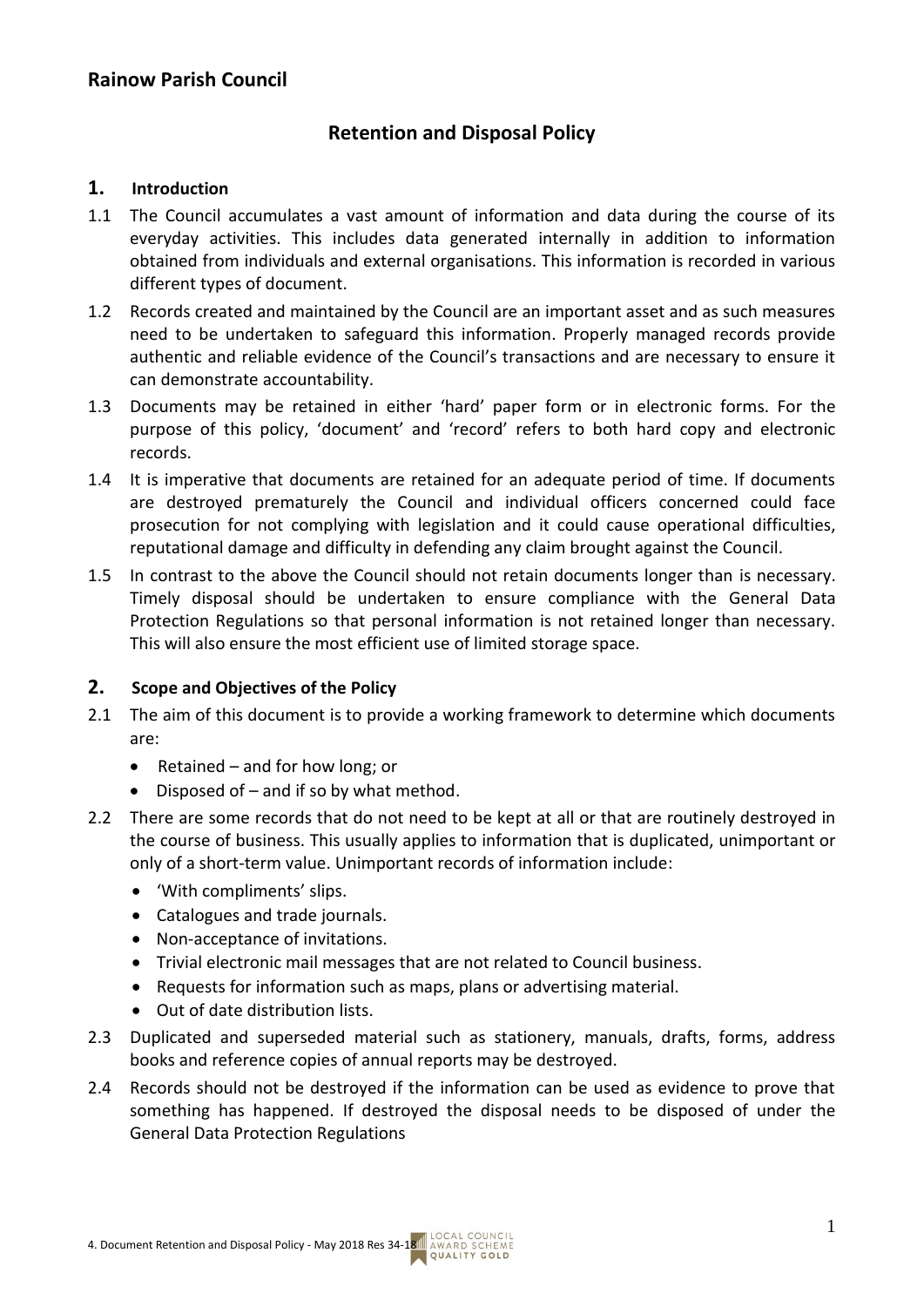## **3. Roles and Responsibilities for Document Retention and Disposal**

- 3.1 Councils are responsible for determining whether to retain or dispose of documents and should undertake a review of documentation at least on an annual basis to ensure that any unnecessary documentation being held is disposed of under the General Data Protection Regulations.
- 3.2 Councils should ensure that all employees are aware of the retention/disposal schedule.

## **4. Document Retention Protocol**

- 4.1 Councils should have in place an adequate system for documenting the activities of their service. This system should take into account the legislative and regulatory environments to which they work.
- 4.2 Records of each activity should be complete and accurate enough to allow employees and their successors to undertake appropriate actions in the context of their responsibilities to:
	- Facilitate an audit or examination of the business by anyone so authorised.
	- Protect the legal and other rights of the Council, its clients and any other persons affected by its actions.
	- Verify individual consent to record, manage and record disposal of their personal data.
	- Provide authenticity of the records so that the evidence derived from them is shown to be credible and authoritative.
- 4.3 To facilitate this the following principles should be adopted:
	- Records created and maintained should be arranged in a record-keeping system that will enable quick and easy retrieval of information under the General Data Protection Regulations
	- Documents that are no longer required for operational purposes but need retaining should be placed at the records office.
- 4.4 The retention schedules in Appendix A: List of Documents for Retention or Disposal provide guidance on the recommended minimum retention periods for specific classes of documents and records. These schedules have been compiled from recommended best practice from the Public Records Office, the Records Management Society of Great Britain and in accordance with relevant legislation.
- 4.5 Whenever there is a possibility of litigation, the records and information that are likely to be affected should not be amended or disposed of until the threat of litigation has been removed.

### **5. Document Disposal Protocol**

- 5.1 Documents should only be disposed of if reviewed in accordance with the following:
	- Is retention required to fulfil statutory or other regulatory requirements?
	- Is retention required to meet the operational needs of the service?
	- Is retention required to evidence events in the case of dispute?
	- Is retention required because the document or record is of historic interest or intrinsic value?
- 5.2 When documents are scheduled for disposal the method of disposal should be appropriate to the nature and sensitivity of the documents concerned. A record of the disposal will be kept to comply with the General Data Protection Regulations.
- 5.3 Documents can be disposed of by any of the following methods: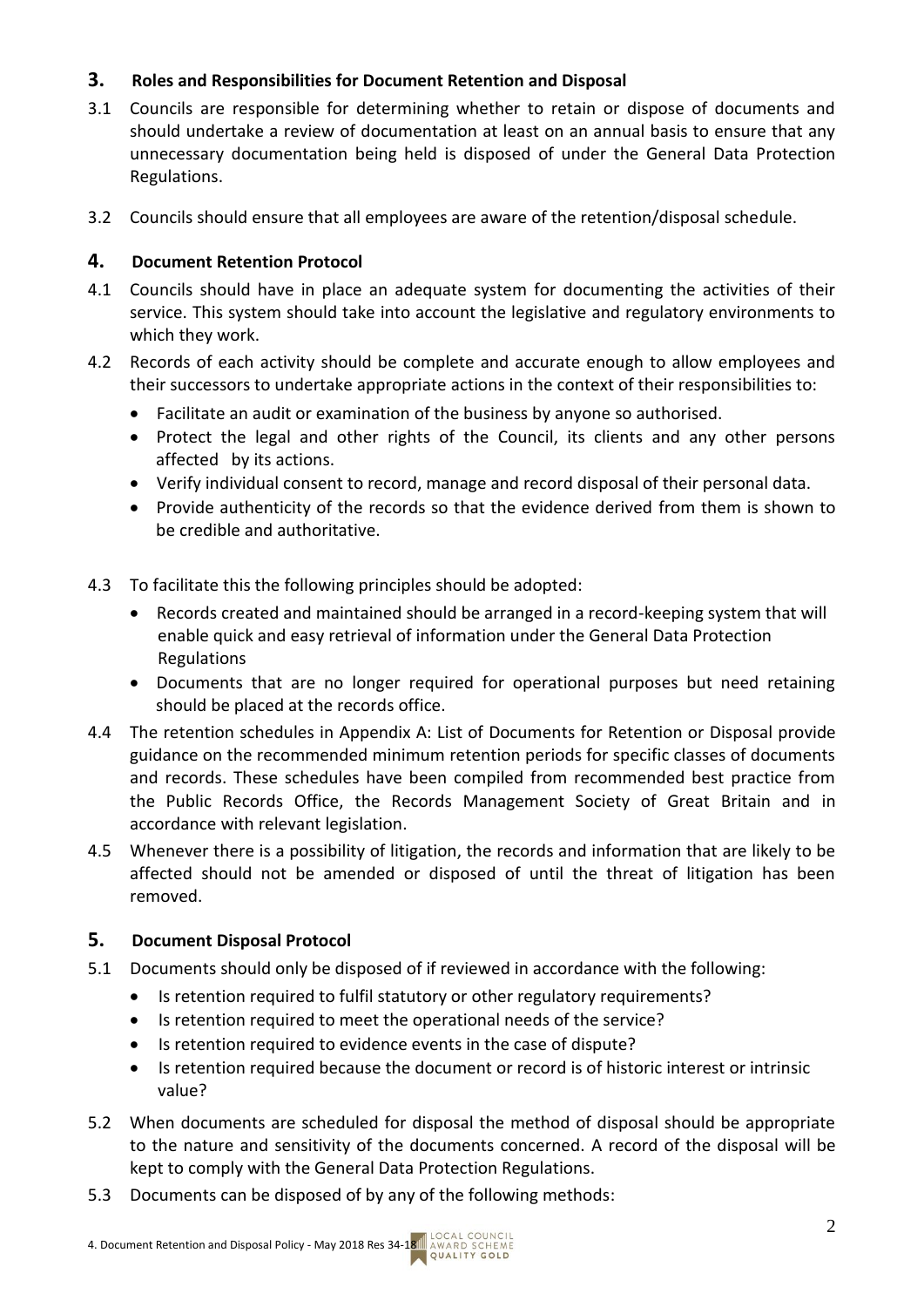- Non-confidential records: place in waste paper bin for disposal.
- Confidential records or records giving personal information: shred documents.
- Deletion of computer records.
- Transmission of records to an external body such as the County Records Office.
- 5.4 The following principles should be followed when disposing of records:
	- All records containing personal or confidential information should be destroyed at the end of the retention period. Failure to do so could lead to the Council being prosecuted under the General Data Protection Regulations.
	- the Freedom of Information Act or cause reputational damage.
	- Where computer records are deleted steps should be taken to ensure that data is 'virtually impossible to retrieve' as advised by the Information Commissioner.
	- Where documents are of historical interest it may be appropriate that they are transmitted to the County Records office.
	- Back-up copies of documents should also be destroyed (including electronic or photographed documents unless specific provisions exist for their disposal).
- 5.5 Records should be maintained of appropriate disposals. These records should contain the following information:
	- The name of the document destroyed.
	- The date the document was destroyed.
	- The method of disposal.

## **6. Data Protection Act 1998 – Obligation to Dispose of Certain Data**

6.1 The Data Protection Act 1998 ('Fifth Principle') requires that personal information must not be retained longer than is necessary for the purpose for which it was originally obtained. Section 1 of the Data Protection Act defines personal information as:

Data that relates to a living individual who can be identified:

- a) from the data, or
- b) from those data and other information which is in the possession of, or is likely to come into the possession of the data controller.

It includes any expression of opinion about the individual and any indication of the intentions of the Council or other person in respect of the individual.

- 6.2 The Data Protection Act provides an exemption for information about identifiable living individuals that is held for research, statistical or historical purposes to be held indefinitely provided that the specific requirements are met.
- 6.3 Councils are responsible for ensuring that they comply with the principles of the under the General Data Protection Regulations namely:
	- Personal data is processed fairly and lawfully and, in particular, shall not be processed unless specific conditions are met.
	- Personal data shall only be obtained for specific purposes and processed in a compatible manner.
	- Personal data shall be adequate, relevant, but not excessive.
	- Personal data shall be accurate and up to date.
	- Personal data shall not be kept for longer than is necessary.
	- Personal data shall be processed in accordance with the rights of the data subject.
	- Personal data shall be kept secure.